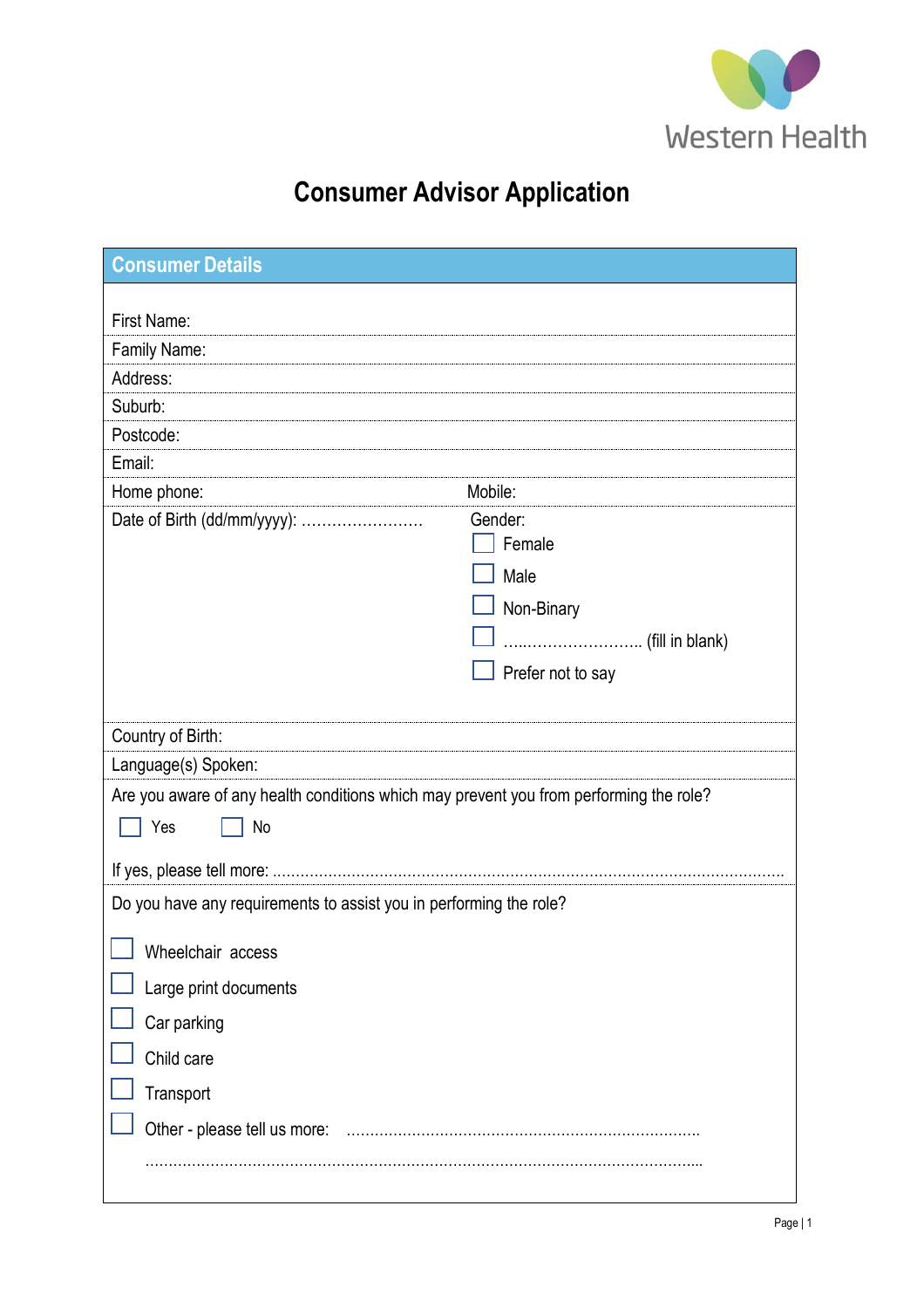| <b>Emergency Contacts</b>    |                                             |
|------------------------------|---------------------------------------------|
| 1. Name:                     | Relationship (e.g. spouse, sister, friend): |
| <b>Contact Phone/Mobile:</b> |                                             |
| 2. Name:                     | <b>Relationship:</b>                        |
| <b>Contact Phone/Mobile:</b> |                                             |

## **2. The following information will assist in the planning and provision of appropriate and improved health care and services:**

Are you of Aboriginal and/or Torres Strait Islander origin?

| $\overline{I}$ are you or $\overline{I}$ aborighter enters in order orient rolented origin :<br>Yes<br>No |
|-----------------------------------------------------------------------------------------------------------|
| If yes, please tell us more:                                                                              |
| Aboriginal                                                                                                |
| <b>Torres Strait Islander</b>                                                                             |
| Both Aboriginal and Torres Strait Islander                                                                |
| I prefer not to answer this question                                                                      |
| 3. Have you had any experiences with Western Health (please tick as appropriate):                         |
| as a patient?                                                                                             |
| as a carer for a patient?                                                                                 |
| in other ways?<br>Please tell us more:.                                                                   |
|                                                                                                           |

**4. Please outline what has motivated you to apply to be a Consumer Advisor at Western Health:** 

# **5. Please list any previous experience in working groups or committees:**

**6. Please list any other relevant Qualifications / Studies / Hobbies / Interests:**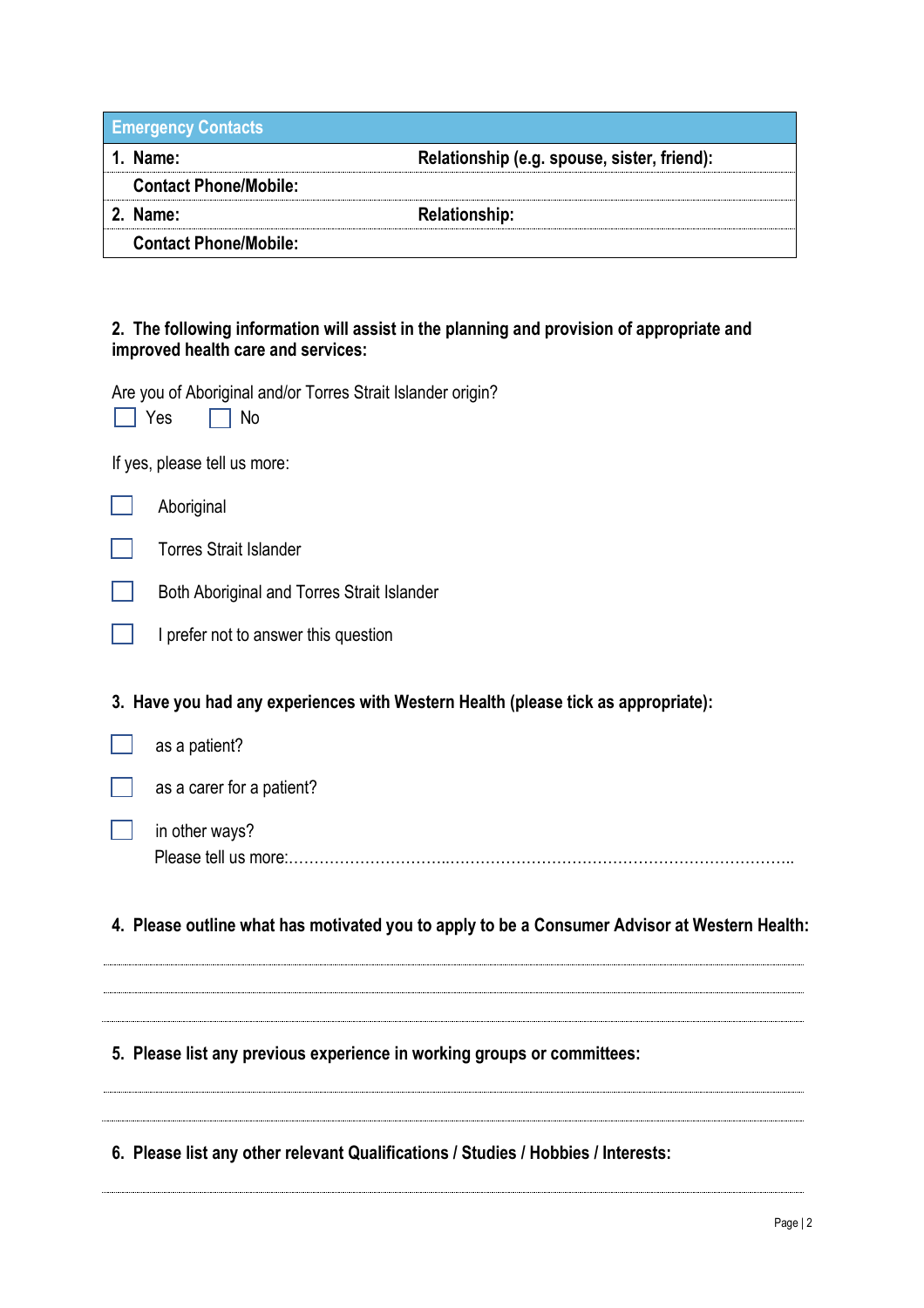|  |  |  |  |  |  | 7. Where did you find out about Western Health's Consumer Advisor roles? |  |  |
|--|--|--|--|--|--|--------------------------------------------------------------------------|--|--|
|--|--|--|--|--|--|--------------------------------------------------------------------------|--|--|

| Social media                                                               |
|----------------------------------------------------------------------------|
| Received a Western Health email                                            |
| Western Health website                                                     |
| Through family/friends, another consumer or Western Health staff<br>member |
|                                                                            |

## **8. Please indicate what areas you may be interested in. Indicate as many as you like.**

| <b>Health Literacy</b>               |
|--------------------------------------|
| <b>Disability</b>                    |
| <b>LGBTI</b>                         |
| Youth                                |
| <b>Aged Care</b>                     |
| Carers                               |
| <b>Community Engagement</b>          |
| Governance                           |
| Review of documents and publications |
| Co-Design Projects                   |
| Education                            |
|                                      |
|                                      |

# **9. References**

Please provide details of 2 referees (who are not family members or friends) whom we may contact to comment on your ability to carry out the Consumer Advisor role.

| <b>Referees</b> |                                   |
|-----------------|-----------------------------------|
| <b>1. Name:</b> | Relationship (e.g. work manager): |
| Email:          | Mobile:                           |
| <b>2. Name:</b> | <b>Relationship:</b>              |
| Email:          | Mobile:                           |